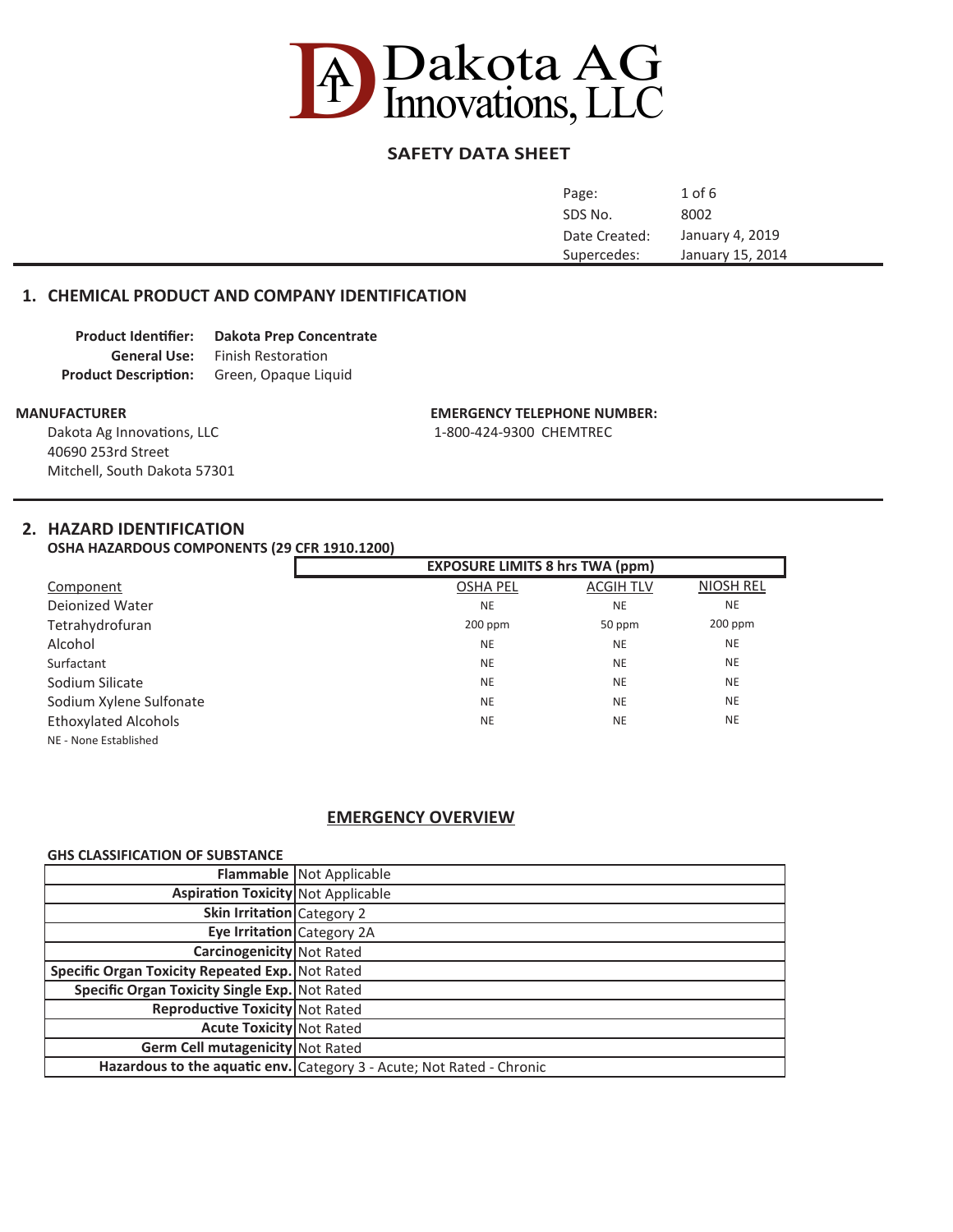| <b>GHS LABEL ELEMENTS</b>       |                                                                                                                                                                                                                                                  |
|---------------------------------|--------------------------------------------------------------------------------------------------------------------------------------------------------------------------------------------------------------------------------------------------|
|                                 | <b>Signal Word - WARNING</b>                                                                                                                                                                                                                     |
|                                 | Hazard Statement - Causes skin Irritation; Causes serious eye irritation                                                                                                                                                                         |
| <b>Hazard Statements</b>        | H315+H320 - Causes skin and eye irritation<br>H402 - Harmful to aquatic life                                                                                                                                                                     |
| <b>Precautionary Statements</b> |                                                                                                                                                                                                                                                  |
| <b>Prevention:</b>              | P101-If medical advice is needed, have product container or label at hand.<br>P102 - Keep out of reach of children.<br>P103 - Read label before use.<br>P273 - Avoid release to the environment.<br>P264 - Wash hands thoroughly after handling. |
| <b>Response:</b>                | P332+313 - If skin irritation occurs: get medical advice/attention.<br>P337+P313 - If eye irritation persists: Get medical advice/attention.                                                                                                     |
| Storage/Disposal:               | P501 - Dispose of contents/container in accordance with regulatory requirements                                                                                                                                                                  |
| <b>UN GHS</b>                   | ACCORDING TO THE GLOBALLY HARMONIZED STANDARD FOR<br><b>CLASSIFICATION AND LABELING (GHS) THIS PRODUCT IS CONSIDERED</b><br><b>IRRITATING TO EYES AND SKIN BASED ON ALKALINITY</b>                                                               |

# **3. COMPOSITION/INFORMATION ON INGREDIENTS**

| Component                   | $wt\%$      | <b>CAS Registry #</b> |
|-----------------------------|-------------|-----------------------|
| Dejonized Water             | >90         | 7732-18-5             |
| Alcohol                     | $<$ 5       | Mixture               |
| Tetrahydrofuran             | < 0.1       | 109-99-9              |
| Surfactant                  | $<$ 1       | Mixture               |
| Sodium Silicate             | $<$ 1       | 6834-92-0             |
| Sodium Xylene Sulfonate     | < 0.1       | 1300-72-7             |
| <b>Ethoxylated Alcohols</b> | $\langle$ 2 | Mixture               |
|                             |             |                       |

# **4. FIRST AID MEASURES**

#### **INHALATION:**

Allow the victim to rest in a well-ventilated area. Seek immediate medical attention if symptoms persist. This is an unlikely route of exposure based on low amount of volatile components unless product is used in a manner to produce a mist.

## **EYE CONTACT:**

Material contains surfactant and is alkaline. Alkaline materials can be damaging to the eye if not washed out immediately. Flush eyes with plenty of water for at least 15 minutes occasionally lifting the upper and lower eyelids. Check for and remove contact lenses. See medical attention if irritation persists.

## **SKIN CONTACT:**

Material contains a surfactant. Frequent direct contact with concentrated material can result in drying of the skin. Normal use of skin care products should aleviate the dryness. If skin does not improve after application of skin care products, seek medical attention.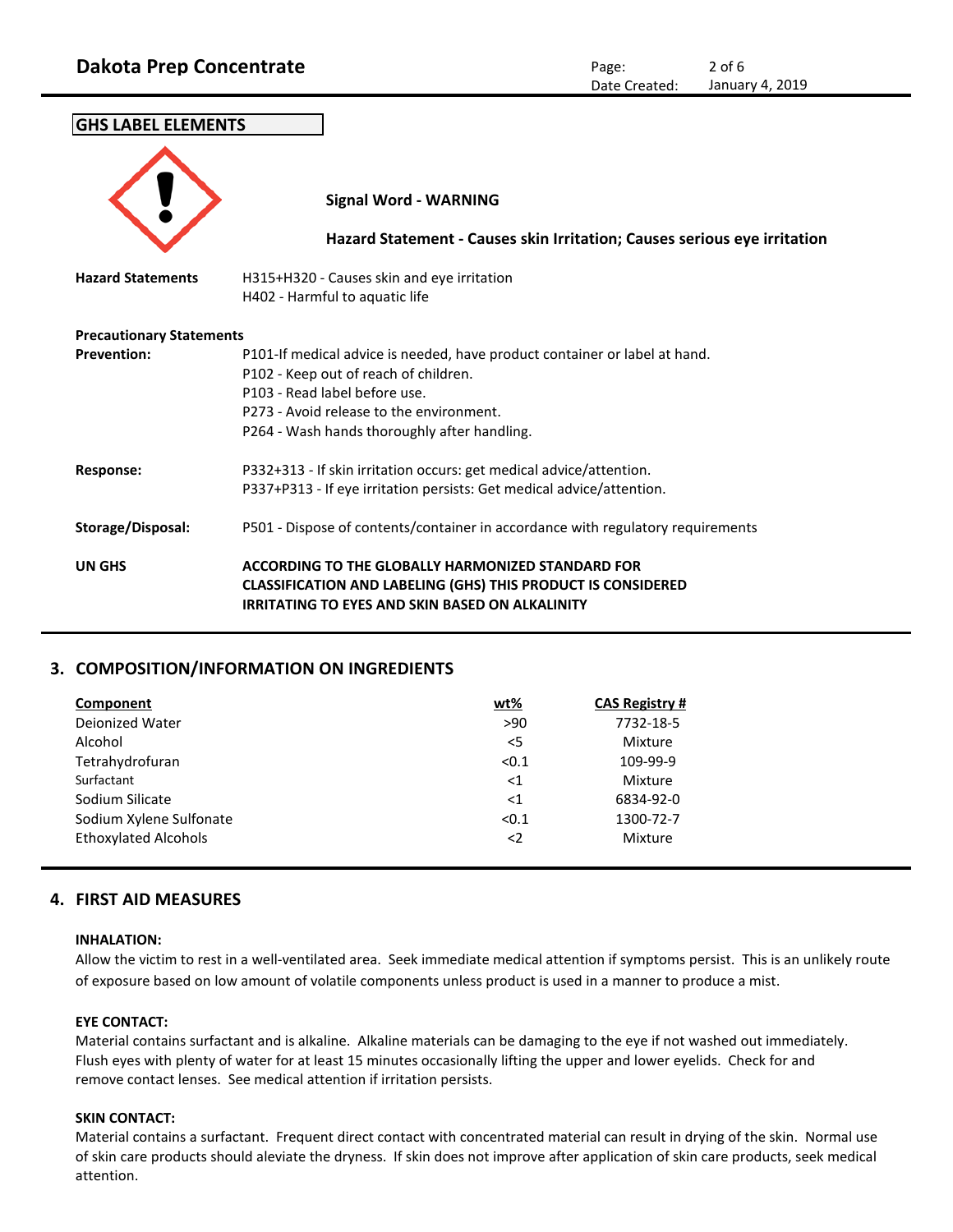# **INGESTION:**

If concentrated product is ingested, seek medical attention. Product is alkaline and may result in gastrointestinal tract irritation.

# **5. FIRE FIGHTING MEASURES**

**Flashpoint and Method:** >200 F **Flammable Limits:** Not Applicable Autoignition Temperature: Not Applicable

# **GENERAL HAZARD:**

Product is water-based and not likely to support combustion.

# **FIRE FIGHTING INSTRUCTIONS:**

Product is water-based and is not likely to support combustion. If involved in a fire, heating may volatilize some of the organic components like tetrahydrofurfuryl alcohol. As with any fire, wear full protective clothing and NIOSH-approved self-contained breathing apparatus with full facepiece operated in the pressure demand or other positive pressure mode.

# **FIRE FIGHTING EQUIPMENT:**

Fire fighting equipment routinely used for fire fighting can be used with this material.

# **FURTHER INFORMATION:**

None

## **HAZARDOUS COMBUSTION PRODUCTS:**

carbon monoxide and carbon dioxide

## **6. ACCIDENTAL RELEASE MEASURES**

#### **LAND SPILL RESPONSE:**

Product is miscible with water and small spills will soak into the land before attempts are made to collect the spill. If spill occurs on impermeable surface, the spill can be absorbed with an absorbent media. Unless mixed with something meeting the regulatory definition of a hazardous waste, the spilled material can be disposed of as regular waste material.

#### **WATER SPILL:**

Product is water based and spilled material will mix with water immediately. Product contains surfactants that are toxic to aquatic organisms. Avoid using the product in a location where there is a possibility of introducing it into a water body.

#### **RECOMMENDED DISPOSAL:**

This product is defined as a RCRA hazardous waste based on pH. Neutralization and sewering may be a disposal option depending on the quantity to be disposed of and municipal wastewater disposal regulations.

## **7. HANDLING AND STORAGE**

#### **STORAGE TEMPERATURE:** Ambient **STORAGE PRESSURE:** Atmospheric

#### **GENERAL:**

(1) Keep container closed when not in use.

(2) Follow all SDS/label warnings. Empty container is not expected to present a hazard.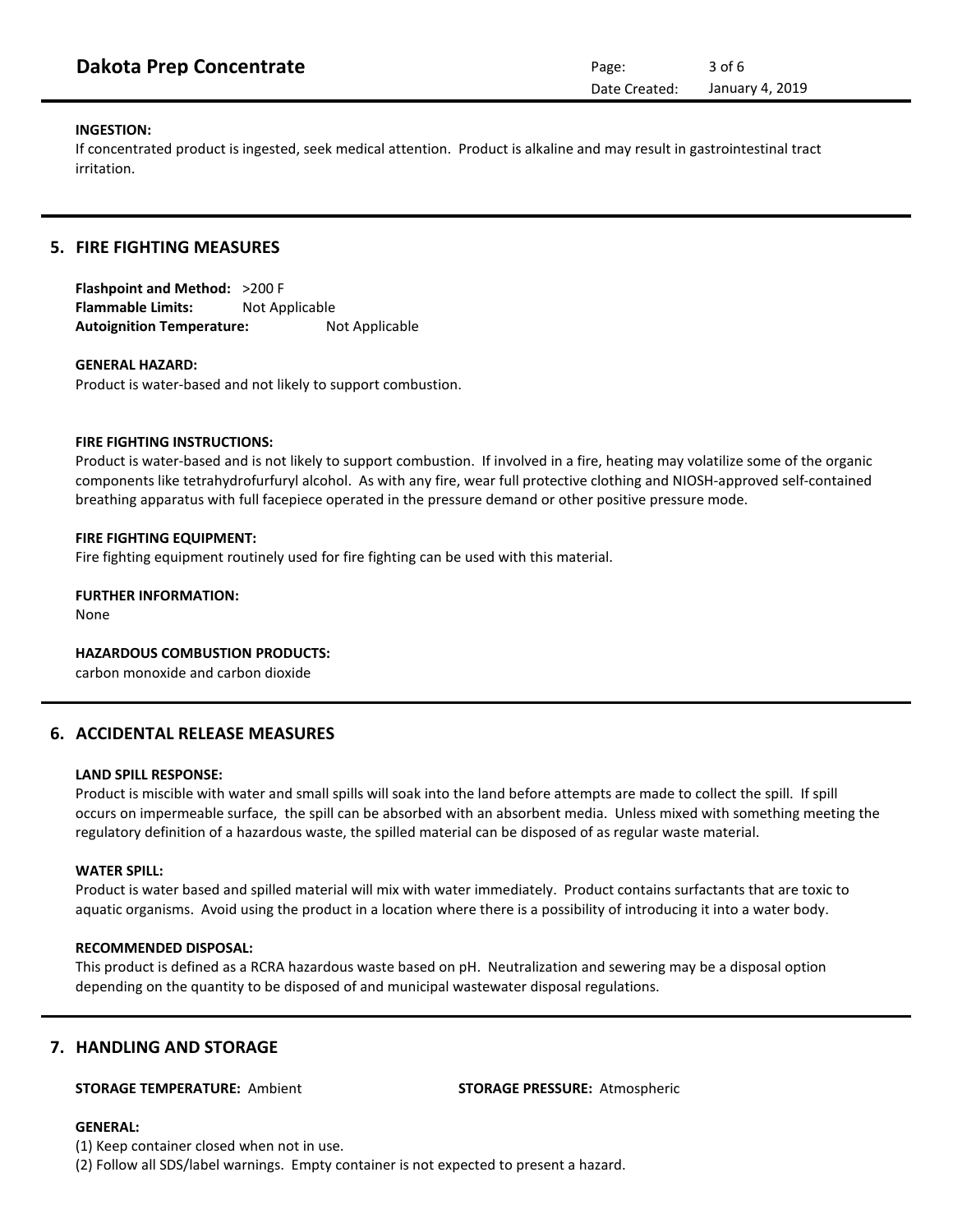# **8. EXPOSURE CONTROLS/PERSONAL PROTECTION**

#### **OSHA HAZARDOUS COMPONENTS (29 CFR 1910.1200)**

|                         | <b>EXPOSURE LIMITS 8 hrs TWA (ppm)</b> |                  |                  |
|-------------------------|----------------------------------------|------------------|------------------|
| Component               | <b>OSHA PEL</b>                        | <b>ACGIH TLV</b> | <b>NIOSH REL</b> |
| <b>Deionized Water</b>  | <b>NE</b>                              | <b>NE</b>        | <b>NE</b>        |
| Tetrahydrofuran         | $200$ ppm                              | 50 ppm           | $200$ ppm        |
| Alcohol                 | <b>NE</b>                              | <b>NE</b>        | <b>NE</b>        |
| Surfactant              | <b>NE</b>                              | <b>NE</b>        | <b>NE</b>        |
| Sodium Silicate         | <b>NE</b>                              | <b>NE</b>        | <b>NE</b>        |
| Sodium Xylene Sulfonate | <b>NE</b>                              | <b>NE</b>        | <b>NE</b>        |
| Ethoxylated Alcohols    | <b>NE</b>                              | <b>NE</b>        | <b>NE</b>        |
| NE - None Established   |                                        |                  |                  |

#### **ENGINEERING CONTROLS:**

Provide eyewash and hand washing facilities. Product does not contain sufficient volatile components to suggest the need for local exhaust ventilation.

#### **PERSONAL PROTECTION:**

Safety glasses and impermeable gloves are recommended.

## **9. PHYSICAL AND CHEMICAL PROPERTIES**

| <b>Vapor Pressure:</b>      | similar to water | <b>Vapor Density:</b>    | Unknown          |
|-----------------------------|------------------|--------------------------|------------------|
| <b>Specific Gravity:</b>    | approx. 1.0      | <b>Evaporation Rate:</b> | similar to water |
| <b>Solubility in Water:</b> | 100%             | <b>Freezing Point:</b>   | similar to water |
| pH:                         | 12.6             | Odor:                    | Fragrant         |
| <b>Boiling Point:</b>       | similar to water | Appearance:              | Opaque green     |
| Viscosity:                  | Unknown          | <b>Physical State:</b>   | Liquid           |
| <b>Flash Point:</b>         | $>200$ F         | <b>Flammable Range:</b>  | Not Applicable   |
|                             |                  |                          |                  |

## **10. STABILITY AND REACTIVITY**

#### **GENERAL:**

Stable under normal conditions.

#### **INCOMPATIBLE MATERIALS AND CONDITIONS TO AVOID:**

Mixing with acid may generate some heat

#### **HAZARDOUS DECOMPOSITION:**

None

# **11. TOXICOLOGICAL INFORMATION**

#### **TOXICITY TO ANIMALS:**

| Component                    | <b>Acute Test</b> | Value              | <b>Species</b> |
|------------------------------|-------------------|--------------------|----------------|
| Tetrahydrofuran              | LD50 Oral         | 1650 mg/kg         | Rat            |
| Tetrahydrofuran              | $LC50 - 3H$       | 37,800 ppm         | Rat            |
| <b>Ethyoxylated Alcohols</b> | LD50 Oral         | 5,300 mg/kg        | Rat            |
| Ethyoxylated Alcohols        | skin irritation   | No skin irritation | Rabbit         |
| Ethyoxylated Alcohols        | eve irritation    | No eye irritation  | Rabbit         |
| Sodium Silicate              | LD50 Oral Dermal  | 4640 mg/kg         | Rabbit         |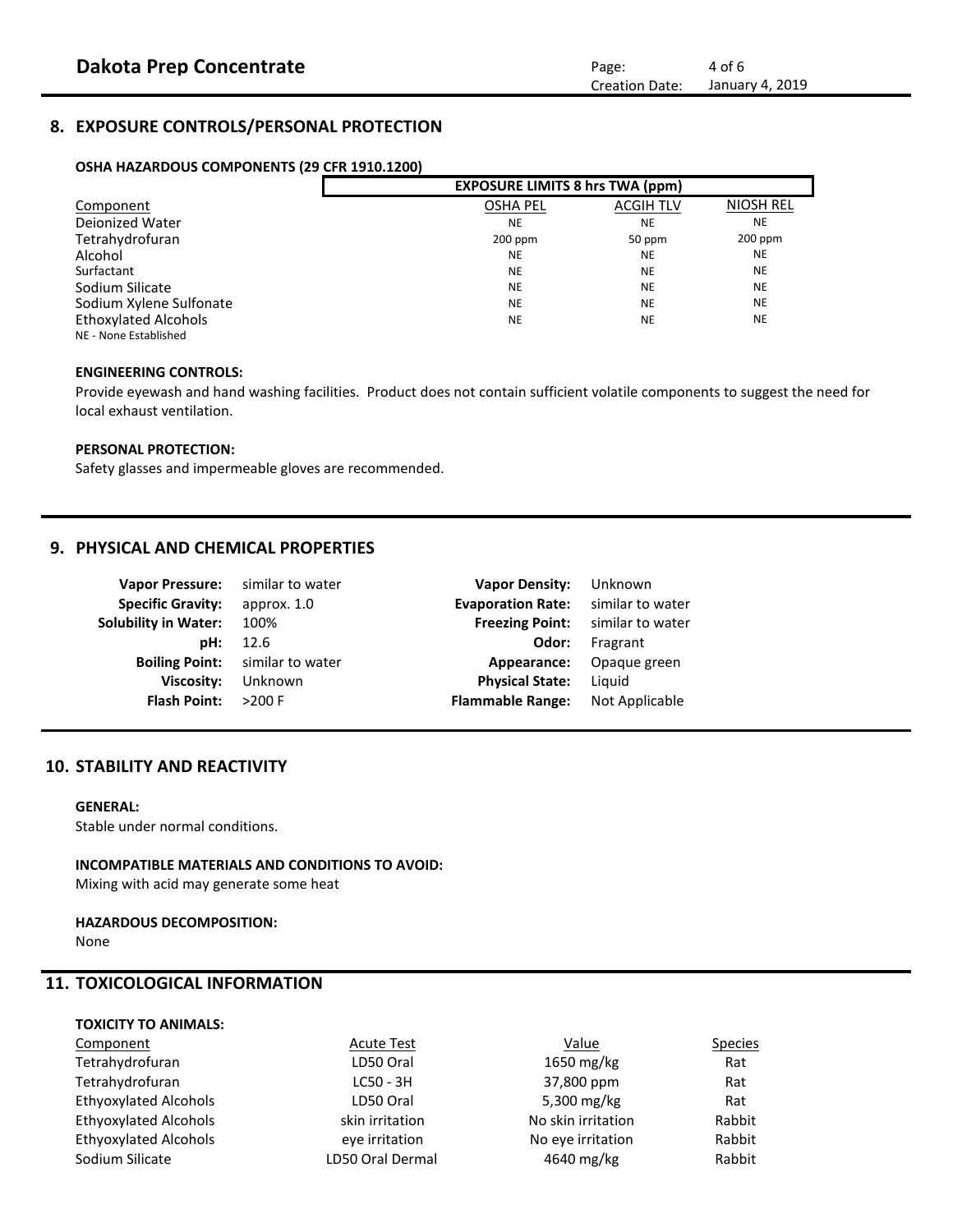**ROUTES OF ENTRY:** Skin contact or accidental ingestion.

#### **CHRONIC EFFECTS ON HUMANS:**

#### **Eyes:**

Product is alkaline; failure to wash from eyes could result in eye damage

#### **Skin:**

Chronic skin exposure may cause contact dermatitis

## **Ingestion:**

None known. Not expected to have significant long term effects.

## **Inhalation:**

Contents not sufficiently volatile to be a significant route of exposure.

## **12. ECOLOGICAL INFORMATION**

| <b>Species</b>                      | <b>Test Information</b> | concentration      | Stat Sig Level              | compound                    |
|-------------------------------------|-------------------------|--------------------|-----------------------------|-----------------------------|
| Danio rerio (zebra fish)            | LC50-96H                | $1.0 \text{ mg/L}$ | toxic to aguatic            | <b>Ethoxylated Alcohols</b> |
| Rasbora heteromorpha                | LC50-48H                | 3,400 mg/L         | Not acutely toxic alcohol   |                             |
| Selenastrum capricomutum<br>(algae) | $EC50-21$ day           | $30 \text{ mg/l}$  | 91% inhibition of<br>growth | Surfactant                  |
| Fathead minnow                      | LC50-24H                | $0.8$ to 17 mg/l   |                             | Surfactant                  |

Product has aquatic toxicity.

#### **PRODUCTS OF BIODEGRADATION:**

Less toxic than the product. Components are generally rapidly biodegradable.

## **13. DISPOSAL CONSIDERATIONS**

This product is defined as a RCRA hazardous waste based on pH. Neutralization and sewering may be a disposal option depending on the quantity to be disposed of and municipal wastewater disposal regulations.

## **14. TRANSPORT INFORMATION**

The following proper shipping name, hazard class and packing group are in accordance to transportation regulations.

| <b>Mode of Transportation</b>  | Domestic Surface (USDOT) | Water (IMDG) | <b>International Air (IATA)</b> |
|--------------------------------|--------------------------|--------------|---------------------------------|
| <b>IUN Number</b>              | Not Regulated            |              |                                 |
| <b>Proper Shipping Name</b>    | ΝA                       |              |                                 |
| <b>Hazard Class</b>            | ΝA                       |              |                                 |
| <b>Packing Group</b>           |                          |              |                                 |
| <b>Hazard Label</b>            |                          |              |                                 |
| Handling Label(s)              |                          |              |                                 |
| <b>IERG#:</b>                  |                          |              |                                 |
| <b>Packaging Instructions:</b> |                          |              |                                 |